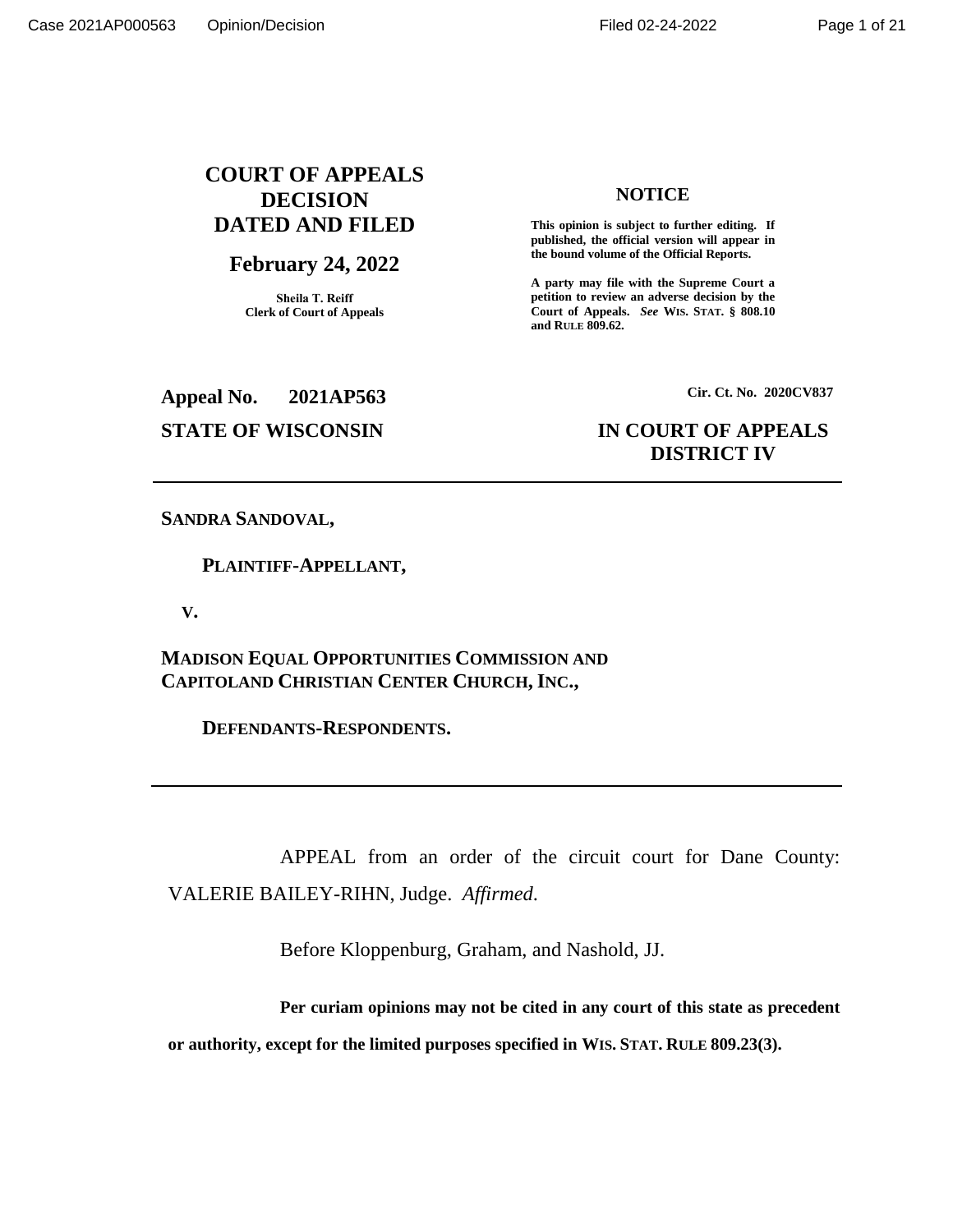¶1 PER CURIAM. Sandra Sandoval appeals a circuit court order that affirmed a decision of the Madison Equal Opportunities Commission. Sandoval asserts that the Commission erroneously denied her employment discrimination claims against Capitoland Christian Center Church, Inc. We disagree and affirm.

# **BACKGROUND**

¶2 Sandoval was employed as a cook by Capitoland, a nondenominational church that operates a daycare and an early elementary school. At the time she applied for the position, Sandoval was required to sign a "Statement of Affirmation and Agreement," which we refer to as "the Agreement." The Agreement provided that, among other things, Sandoval would refrain from "co-habitation with members of the opposite gender outside of marriage" as a condition of her employment.

¶3 Several months later, the director of the daycare learned that Sandoval was in fact cohabitating with her male partner, to whom she was not married. Following a discussion between Sandoval and the director, Sandoval ceased to be employed by Capitoland. The parties dispute whether Sandoval voluntarily resigned, or whether Capitoland terminated her employment.

¶4 Sandoval filed a complaint with the Commission, which is charged with enforcing the City of Madison Equal Opportunities Ordinance (hereinafter, the "Equal Opportunities Ordinance"). MADISON, WIS., CODE OF ORDINANCES § 39.03(10)(b)4. (through January 2022).<sup>1</sup> She alleged that Capitoland terminated

<sup>&</sup>lt;sup>1</sup> All references to the MADISON, WIS., CODE OF ORDINANCES are to the online version (last updated January 12, 2022), available at https://library.municode.com/wi/ madison/codes/code\_of\_ordinances.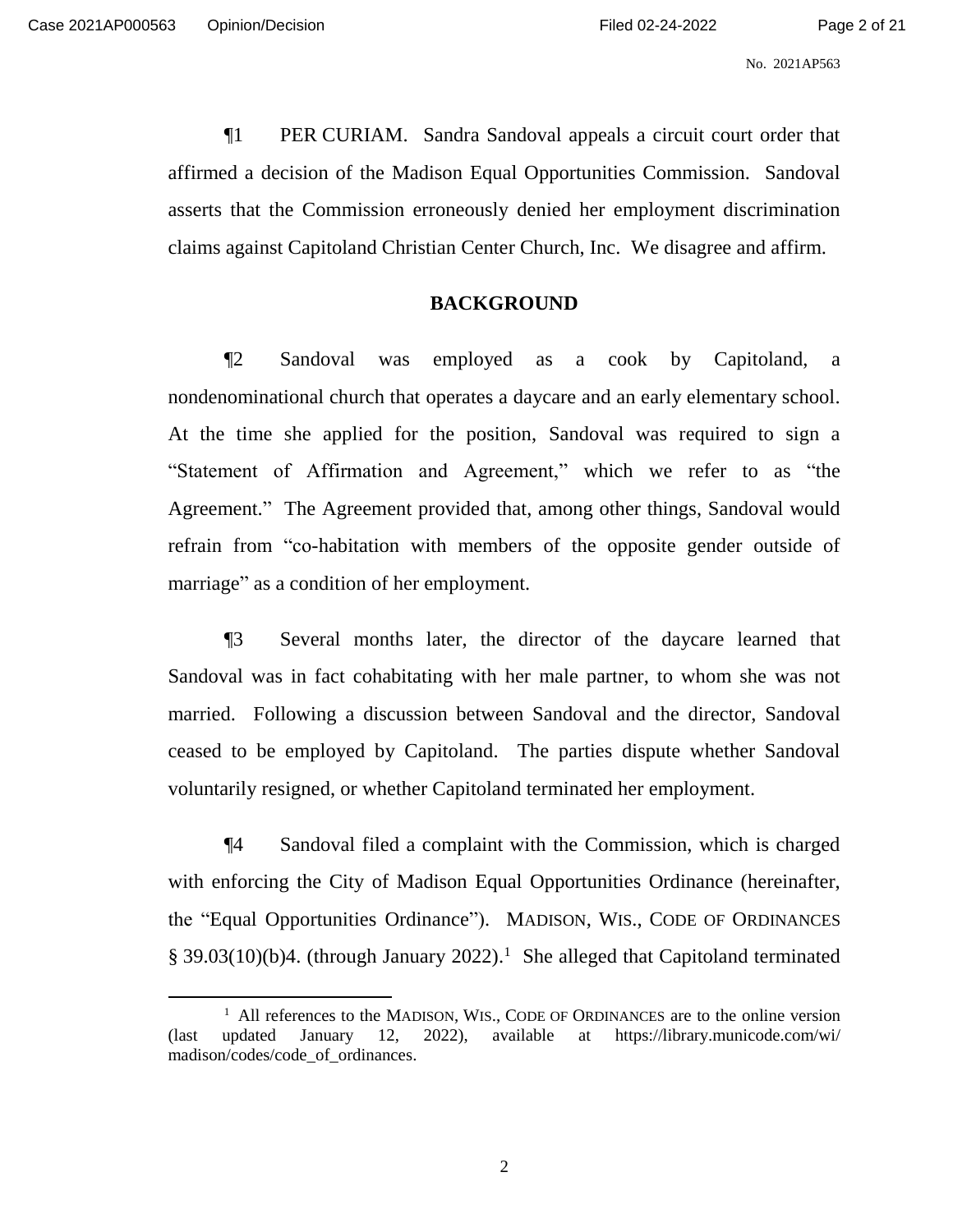her employment based on her marital status, among other things, and that the termination and the terms and conditions of employment violated the Equal Opportunities Ordinance. 2 As discussed below, marital status is a protected class under § 39.03 of the Equal Opportunities Ordinance.

¶5 The Commission investigated the complaint and issued an initial determination. In its initial determination, the Commission found probable cause to believe that Capitoland unlawfully terminated Sandoval's employment due to her membership in a protected class and that the terms and conditions of Sandoval's employment violate the Equal Opportunities Ordinance.

¶6 A hearing examiner for the Commission held an evidentiary hearing on Sandoval's claims in January 2017. Sandoval, Brenda Van Rossum (the daycare's director), and Samuel Jake Stauffacher (the pastor who oversees the daycare's operations) testified at the hearing. The following facts are taken from the hearing transcript and exhibits and are undisputed unless otherwise noted.

¶7 Sandoval originally applied for the open position as a cook at Capitoland's daycare in August 2014. Capitoland offered Sandoval the position, which she accepted. As with all of Capitoland's employees and volunteers, she was required to and did sign the Agreement during the application process.

<sup>&</sup>lt;sup>2</sup> During the proceedings before the Commission, Sandoval also alleged that Capitoland discriminated against her based on her sex, ethnicity, and national origin. She further alleged that Capitoland unlawfully retaliated against her when it asserted in her personnel file that she had resigned, and "through [its] unwillingness to settle" and make her "whole." Sandoval does not make any arguments on appeal regarding the Commission's decision to deny these claims, and we address them no further.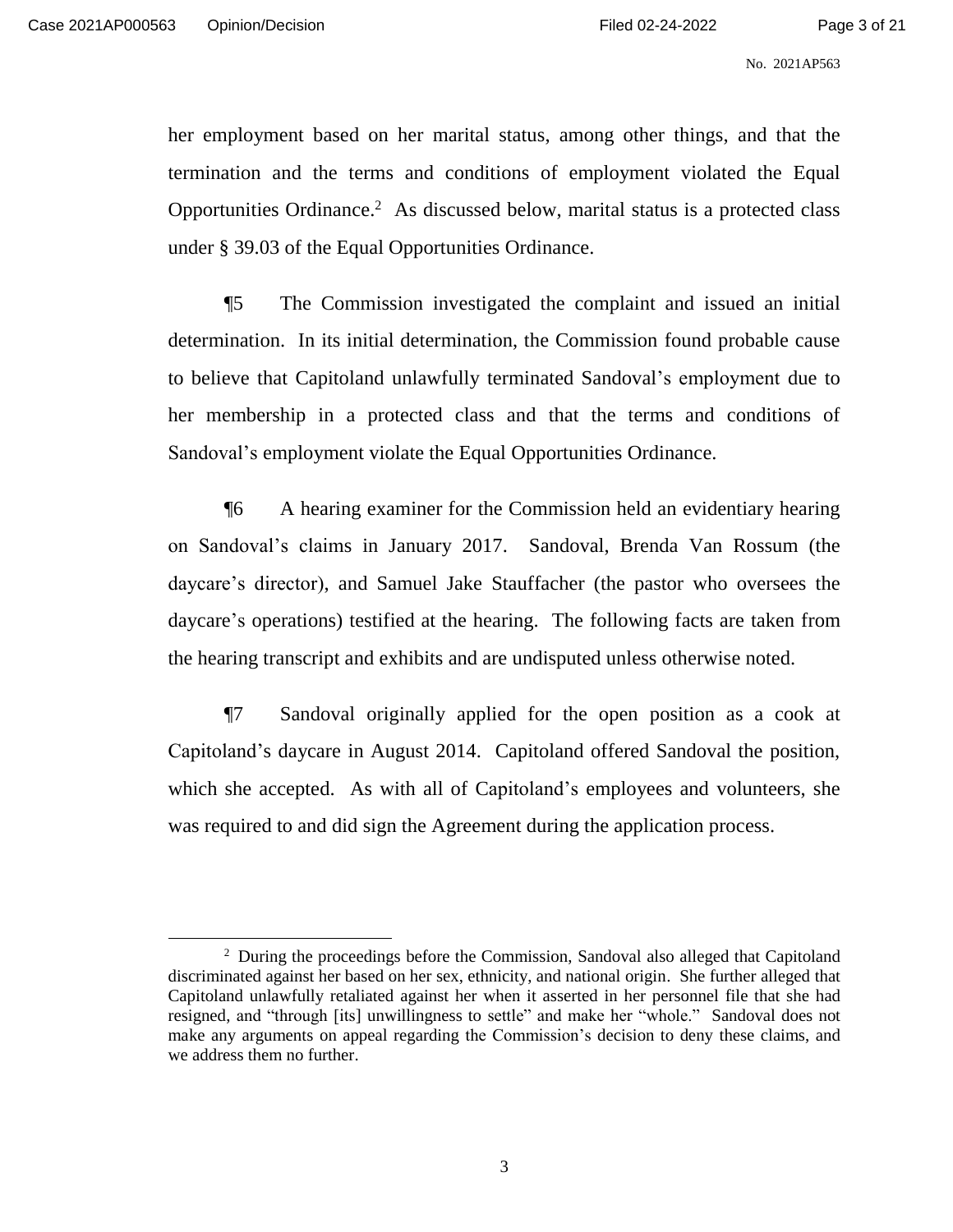¶8 At the time Sandoval was hired, Capitoland knew that Sandoval was unmarried and had a daughter. Sandoval did not tell Capitoland about the details of her living situation, and Capitoland did not ask her any questions about it. At all times pertinent to this matter, Sandoval lived with her longtime male partner, as well as her daughter, her uncle, and her brother.

¶9 Sandoval worked for Capitoland for the following months without any performance or disciplinary issues. Capitoland had "no complaints at all" about Sandoval, and "only good things were always said about her."

¶10 Capitoland holds a Christmas party each winter for the benefit of its employees and their families. On January 15, 2015, the day before the party, Sandoval spoke with Van Rossum about bringing her partner. Van Rossum stated that employees could only bring their spouses and children. According to Van Rossum, Sandoval responded to the effect that she and her partner had been living together long enough that they were "pretty much married." Sandoval ultimately attended the party without her partner.

¶11 On the day of the Christmas party, January 16, 2015, Van Rossum informed Stauffacher of her discussion with Sandoval. Stauffacher said that the situation would have to be addressed, and he instructed Van Rossum to look into the situation and report back to him. Van Rossum testified that, during this discussion with Stauffacher, the possibility of terminating Sandoval "wasn't even discussed."

¶12 On Monday, February 16, 2015, Van Rossum had a follow-up conversation with Sandoval about her living situation. Van Rossum's and Sandoval's accounts of the February 16 conversation largely align, although Van Rossum's account was more detailed than Sandoval's account and, as we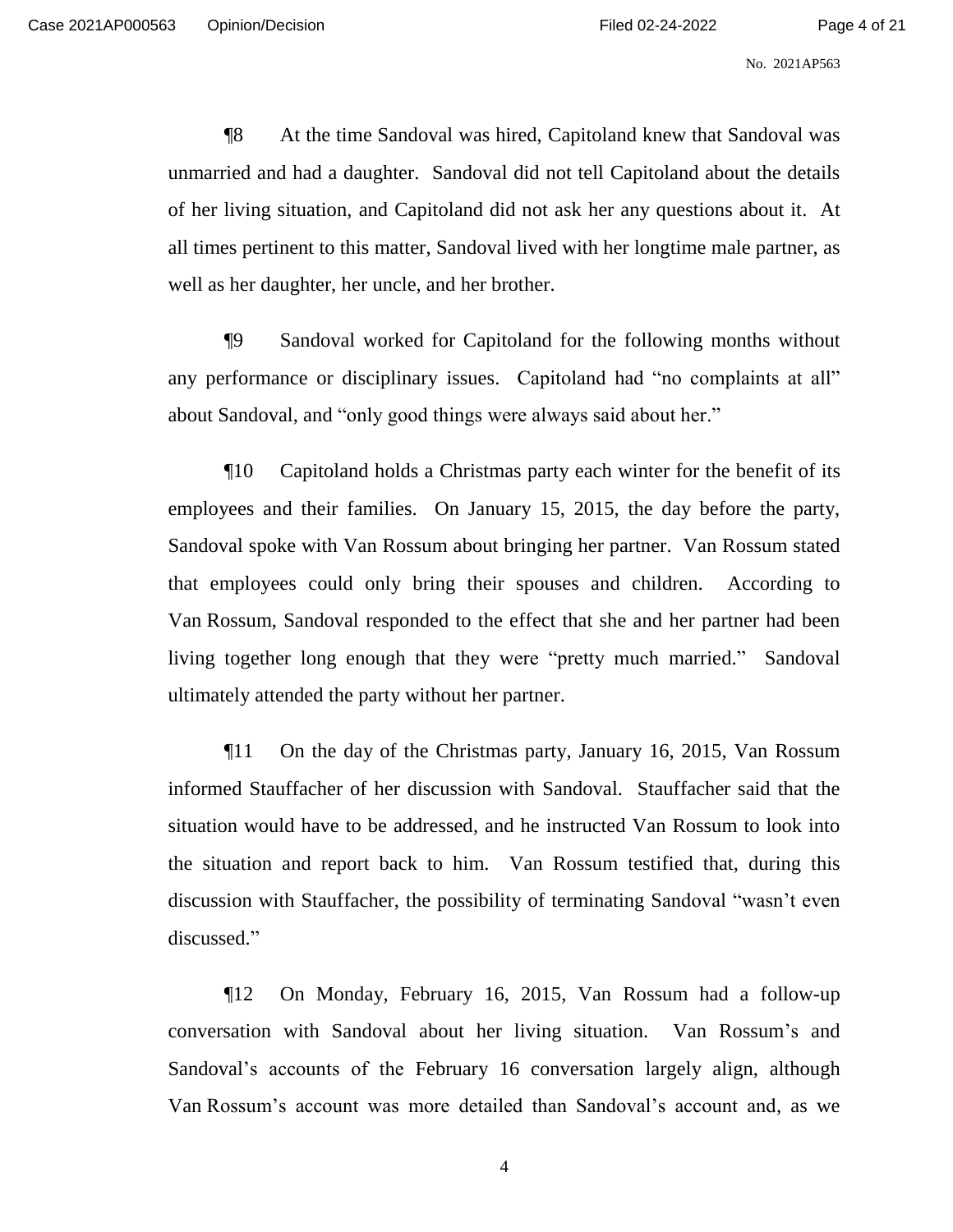recount in the following paragraphs, they disagreed about whether Capitoland terminated Sandoval's employment on that date.

¶13 Van Rossum provided the following testimony about the February 16 conversation. She met with Sandoval at the end of her shift and said that Capitoland could not have its "employees living with each other outside of marriage." According to Van Rossum, the first thing Sandoval said was, "it's okay, I'll be done then." Van Rossum told Sandoval that she did not want Sandoval to make a decision at that time, and that she would "touch base" with Stauffacher and they would "go from there." Van Rossum "encouraged [Sandoval] to come back the next day and to not just resign on the spot like that." Van Rossum testified that, because Sandoval was a good employee, she "was hopeful for answers" about "exactly what [Sandoval's] arrangement was" and whether it conflicted with the Agreement. However, they "didn't get around to discussing that" because Sandoval "kept saying" something to the effect of "'no, that's okay, I'll be done.' And it didn't seem like she wanted to discuss it." Van Rossum did not tell Sandoval that she was fired. Sandoval said she would come back the next day, which would be her last day. However, the following morning, Sandoval called and said that she would not be coming in to work.

¶14 Sandoval provided the following testimony about the February 16 conversation. Van Rossum informed Sandoval that she was in violation of the Agreement and that Van Rossum would have to talk to Stauffacher further about the situation. Sandoval acknowledged that Van Rossum asked her to return to Capitoland the following day. Sandoval testified: "[Van Rossum] told me that I was needed to help her, but how was I going to go back to work? I was already fired."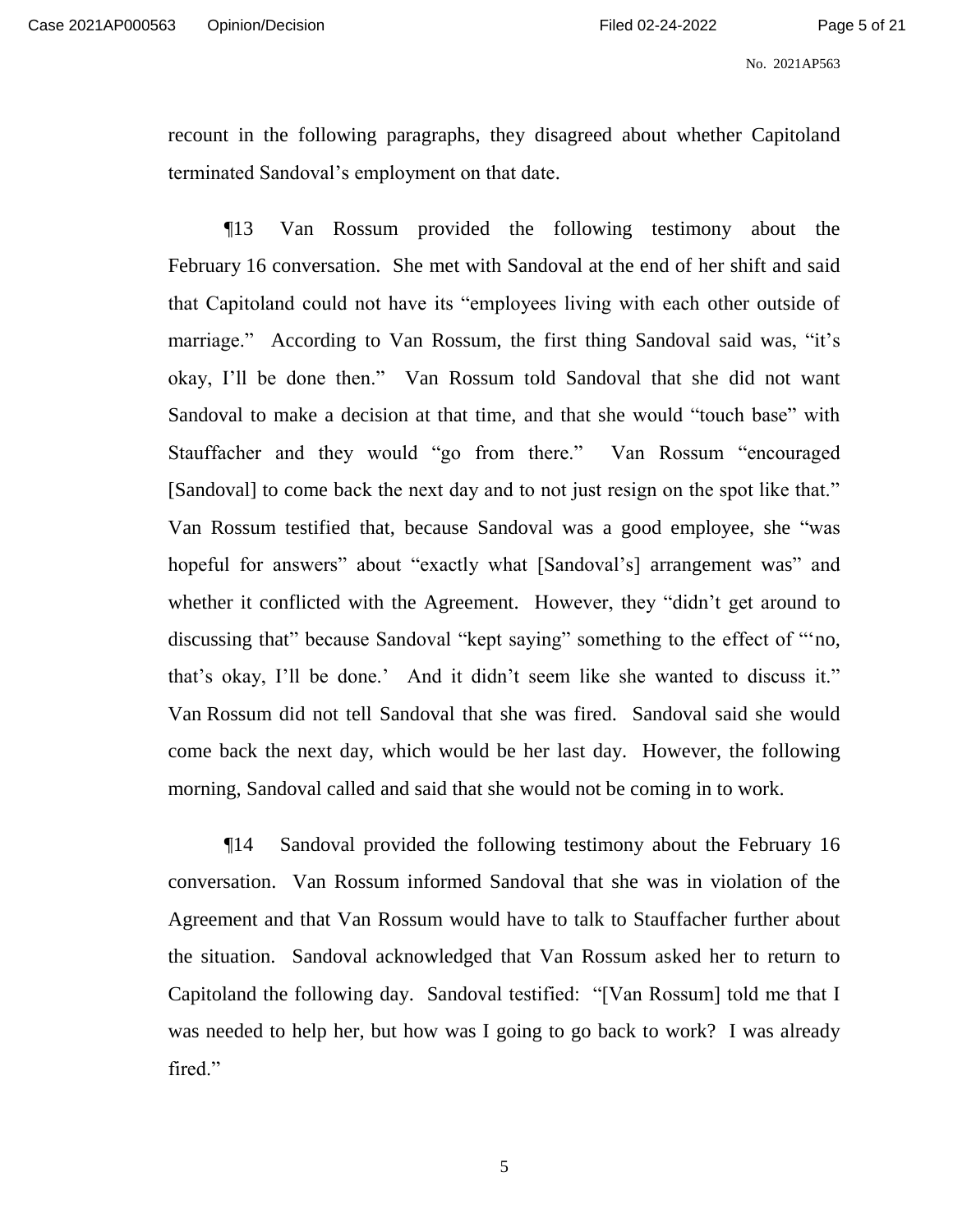¶15 It is undisputed that Sandoval called Capitoland the morning of Tuesday, February 17, 2015, indicating that she would not be coming in to work. Sandoval was also scheduled to work on February 18, 19, and 20, but she did not come to work those mornings, either, nor did she call in to say that she would not be coming in. According to Van Rossum, if Sandoval had not resigned, her employment would have been terminated for being a "no show" at work on February 18, 19, and 20.<sup>3</sup>

¶16 On Friday, February 20, 2015, Sandoval returned to Capitoland to hand in her key card and other items to Van Rossum. As discussed below, the parties generally agree on the contents of the conversation that took place that day. 4 Sandoval testified that Van Rossum "told me that I could not return to work unless I got married, and if I didn't, I could not return to work." Sandoval testified that, although Van Rossum did not specifically tell Sandoval on February 20 that changing her "living situation" would also "address Capitoland's concerns," Sandoval understood that to be the case.

¶17 Following the January 2017 evidentiary hearing, the parties filed post-trial briefing and proposed findings of fact, and the hearing examiner issued a written decision in May 2019.

<sup>&</sup>lt;sup>3</sup> The hearing examiner found that Sandoval was also a "no show" on February 17, 2015, but this finding is contradicted by the record. Specifically, Van Rossum testified that, under Capitoland's policy, Sandoval would not be considered a "no call, no show" on February 17 because she called in to work that morning. The parties do not mention this discrepancy in their briefing, and it does not affect our analysis.

<sup>4</sup> Sandoval recorded her February 20, 2015 interaction with Van Rossum on her cell phone but, as discussed below, the examiner did not admit the recording or a transcript of the recording into evidence.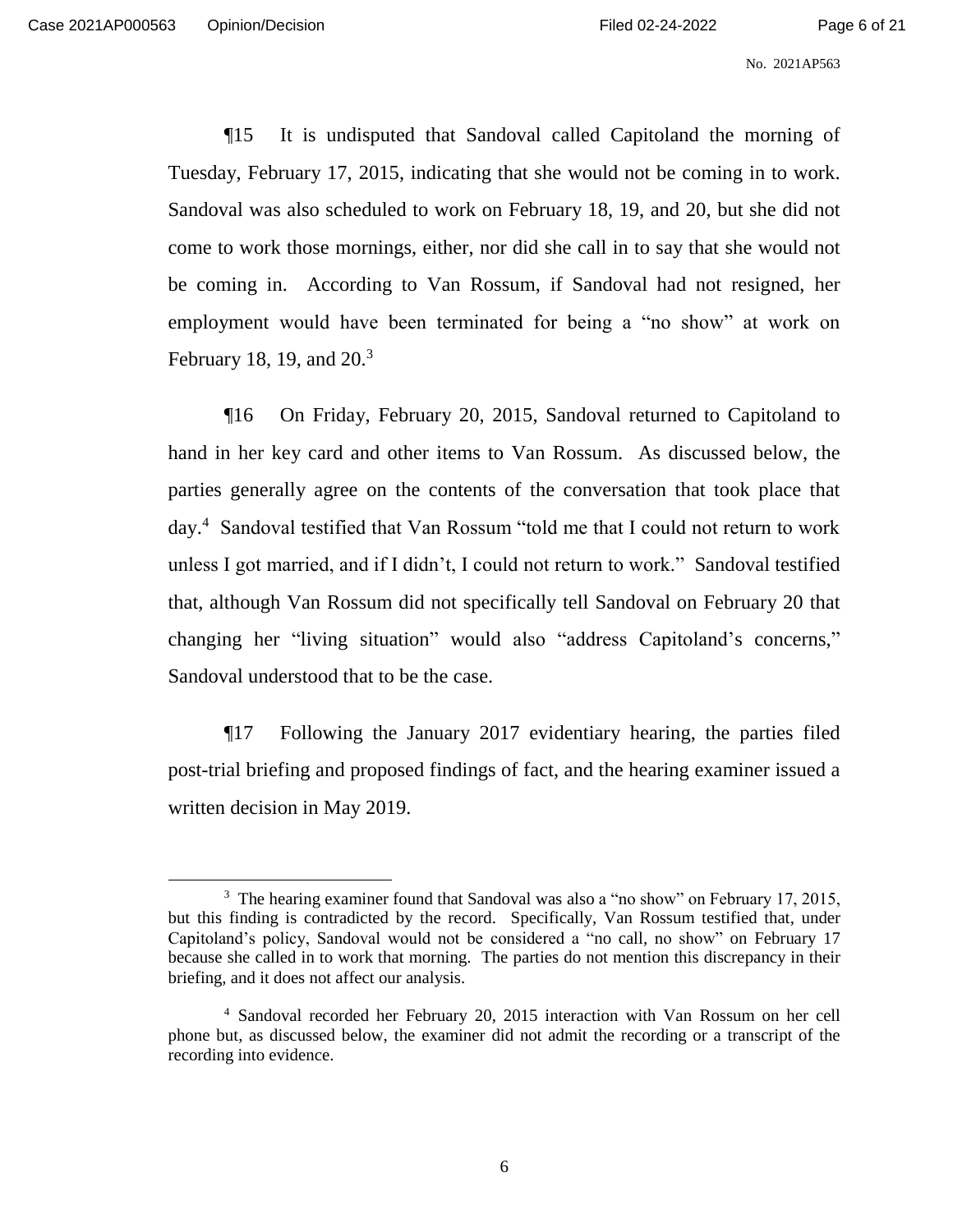¶18 In his decision, the hearing examiner determined that Sandoval voluntarily resigned her employment "by not returning to work after February 16, 2015." As the hearing examiner explained, "[Sandoval's] employment was not terminated by [Capitoland] on or after February 16, 2015, though it might have been in the future." We discuss the basis of this finding, and its significance to the issues on appeal, at greater length in the discussion section below.

¶19 Additionally, the hearing examiner concluded that the no cohabitation clause in the Agreement is not a discriminatory term or condition of employment and does not violate the Equal Opportunities Ordinance. We recount the reasons the hearing examiner provided as needed below.

¶20 Finally, the hearing examiner declined to address several additional claims that Sandoval advanced in her post-trial briefing, having concluded that Capitoland lacked notice of these additional claims.

¶21 Sandoval appealed to the Commission, which affirmed the hearing examiner's decision and adopted it as its own. Sandoval then sought certiorari review in the circuit court pursuant to WIS. STAT. § 68.13 (2019-20).<sup>5</sup> The circuit court affirmed the Commission's decision, and Sandoval appeals.

<sup>5</sup> *See* MADISON, WIS., ORDINANCES § 39.03(10)(c)4 (providing that final orders of the Commission are subject to certiorari review pursuant to WIS. STAT. § 68.13). All references to the Wisconsin Statutes are to the 2019-20 version unless otherwise noted.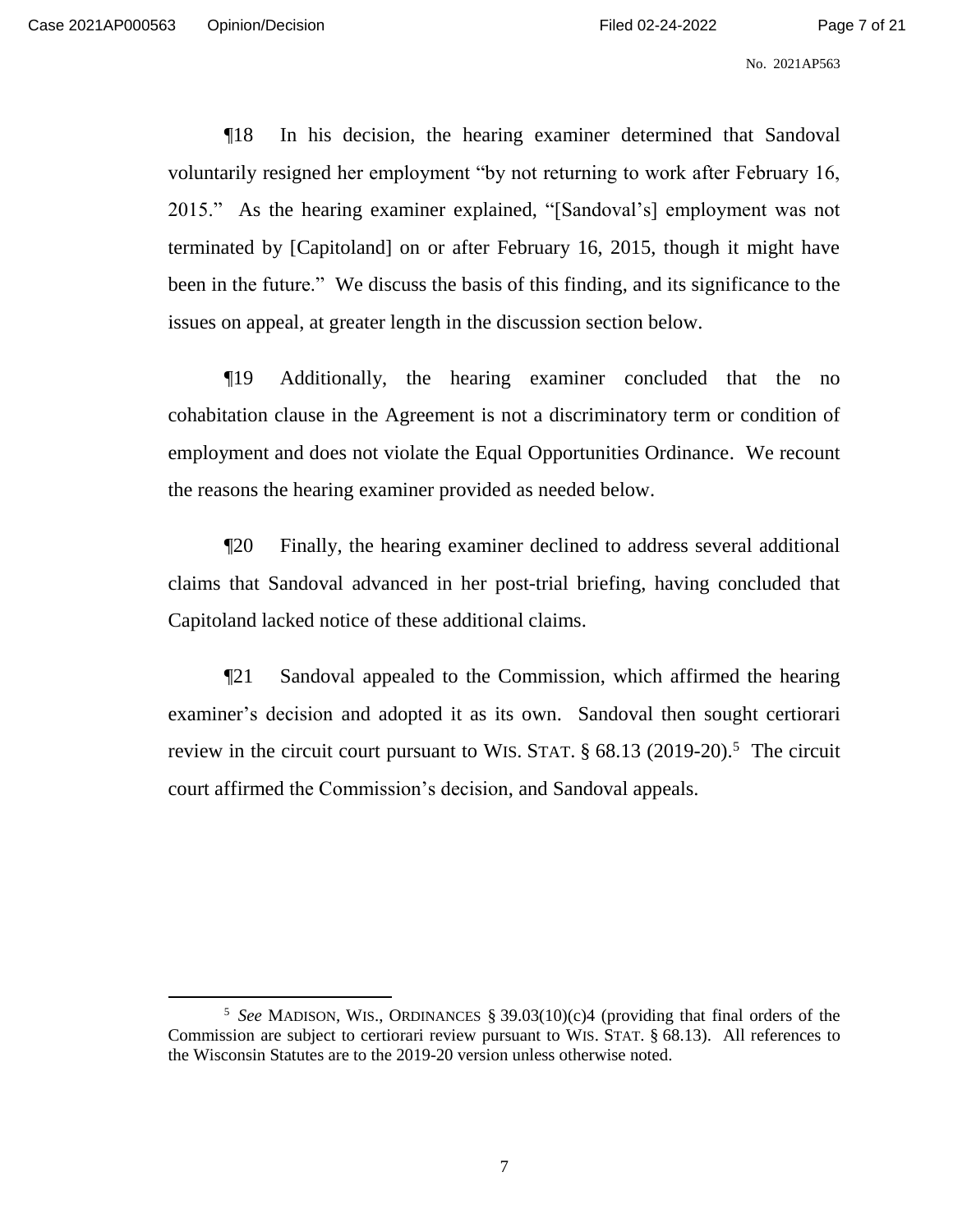No. 2021AP563

### **DISCUSSION**

¶22 On certiorari review, we review the decision made by the Commission, not the decision of the circuit court.<sup>6</sup> *State ex rel. Bruskewitz v. City of Madison*, 2001 WI App 233, ¶11, 248 Wis. 2d 297, 635 N.W.2d 797. Our review is limited to: (1) whether the Commission was within its jurisdiction; (2) whether the Commission acted according to law; (3) whether the Commission's actions were arbitrary, oppressive, or unreasonable; and (4) whether the evidence was such that the Commission might reasonably make the order or determination in question. *Ottman v. Town of Primrose*, 2011 WI 18, ¶35, 332 Wis. 2d 3, 796 N.W.2d 411.

¶23 We will sustain the Commission's findings of fact if they are supported by any reasonable view of the evidence. *Id.*, ¶53; *see also Koenig v. Pierce Cnty. Dep't of Human Services*, 2016 WI App 23, ¶13 n.5, 367 Wis. 2d 633, 877 N.W.2d 632 (referring to this test as the "substantial evidence test"). Whether the facts in a particular case fulfill a particular legal standard is a question of law, which we review de novo. *Ottman*, 332 Wis. 2d 3, ¶54.

¶24 In this case, Sandoval argues that: (1) the Commission's determination that Sandoval voluntarily resigned her employment with Capitoland was erroneous; (2) the hearing examiner should have admitted into evidence an audio recording of the February 20, 2015 conversation; (3) the Commission

<sup>&</sup>lt;sup>6</sup> Certiorari is a mechanism by which a court may test the validity of a decision rendered by a municipality (among other tribunals). *Acevedo v. City of Kenosha*, 2011 WI App 10, 331 Wis. 2d 218, ¶8, 793 N.W.2d 500 (Ct. App. 2010). Here, because the Commission adopted the hearing examiner's written decision as its own, we refer to that written decision as the Commission's decision.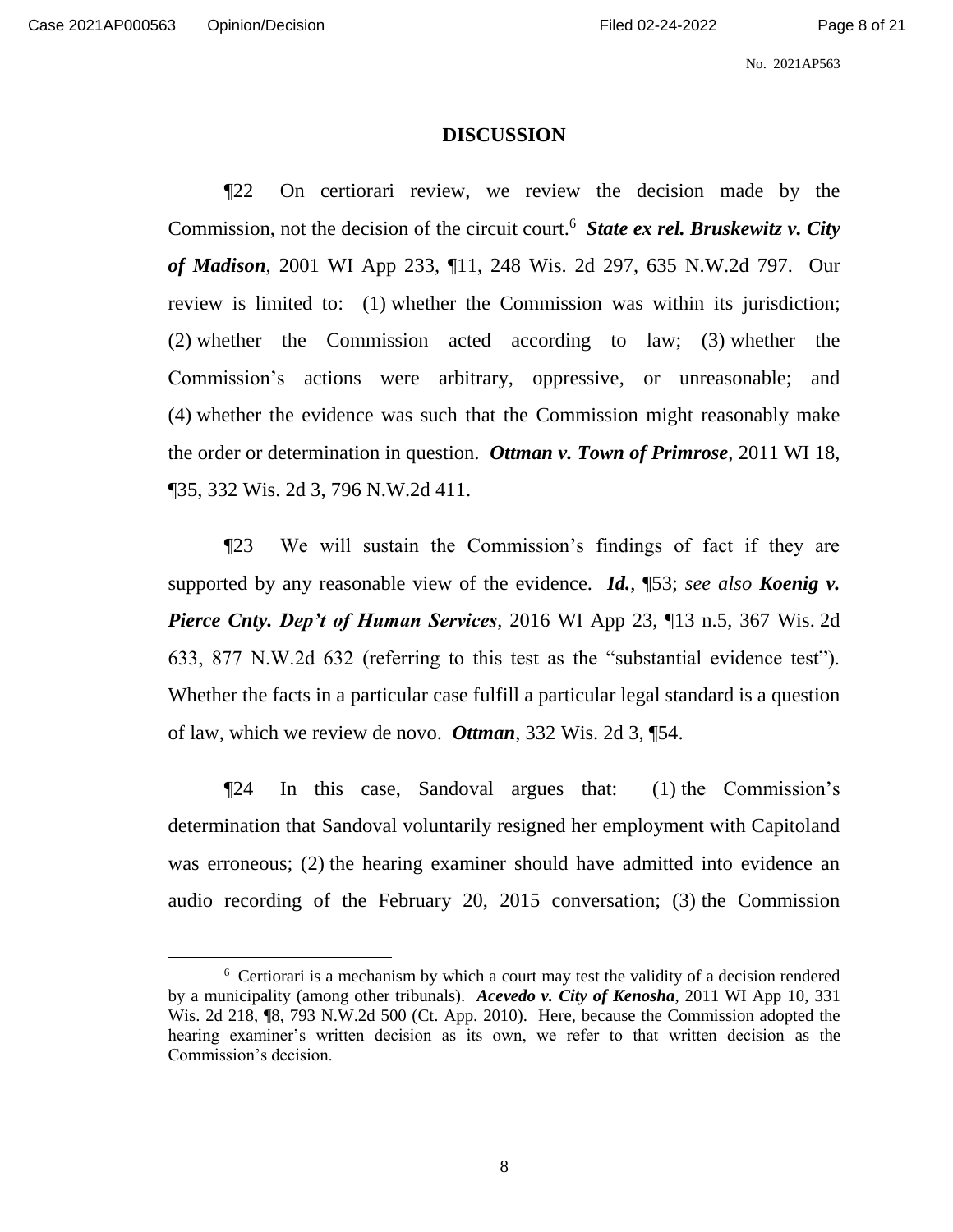erroneously determined that the no cohabitation provision of the Agreement does not violate the Equal Opportunities Ordinance; and (4) the Commission should not have dismissed her claim about Capitoland's Christmas attendance policy. We address each argument in turn.

### **I. The Discriminatory Termination Claim**

¶25 The parties agree that, to establish her employment discrimination claim, Sandoval must prove that: (1) she is a member of a protected class; (2) her job performance was satisfactory; (3) she suffered an adverse employment action; and (4) the adverse action was causally related to her membership in the protected class. *See, e.g.*, *Puetz Motor Sales, Inc. v. LIRC*, 126 Wis. 2d 168, 172-73, 376 N.W.2d 372 (Ct. App. 1985); *McDonnell Douglas Corp. v. Green*, 411 U.S. 792, 802-03 (1973).

¶26 In this case, there is no dispute that the first two elements are met. As the Commission explained, marital status is a protected class pursuant to § 39.03 of the Equal Opportunities Ordinance, and Sandoval is a member of a protected class by virtue of being unmarried. It is also undisputed that Sandoval's job performance was satisfactory. The disputed issue is whether Sandoval has established that she was subject to an "adverse employment action."

¶27 Termination of employment is an adverse employment action. By contrast, if an employee was not terminated and instead resigned, there is no adverse employment action unless the circumstances are such that the resignation amounts to a constructive discharge. *See Strozinsky v. School Dist. of Brown Deer*, 2000 WI 97, 1166, 68, 237 Wis. 2d 19, 614 N.W.2d 443. Whether an employee resigned, was terminated, or was constructively discharged is a question of fact for the factfinder—here, the Commission. *Id.*, ¶78. The issue we must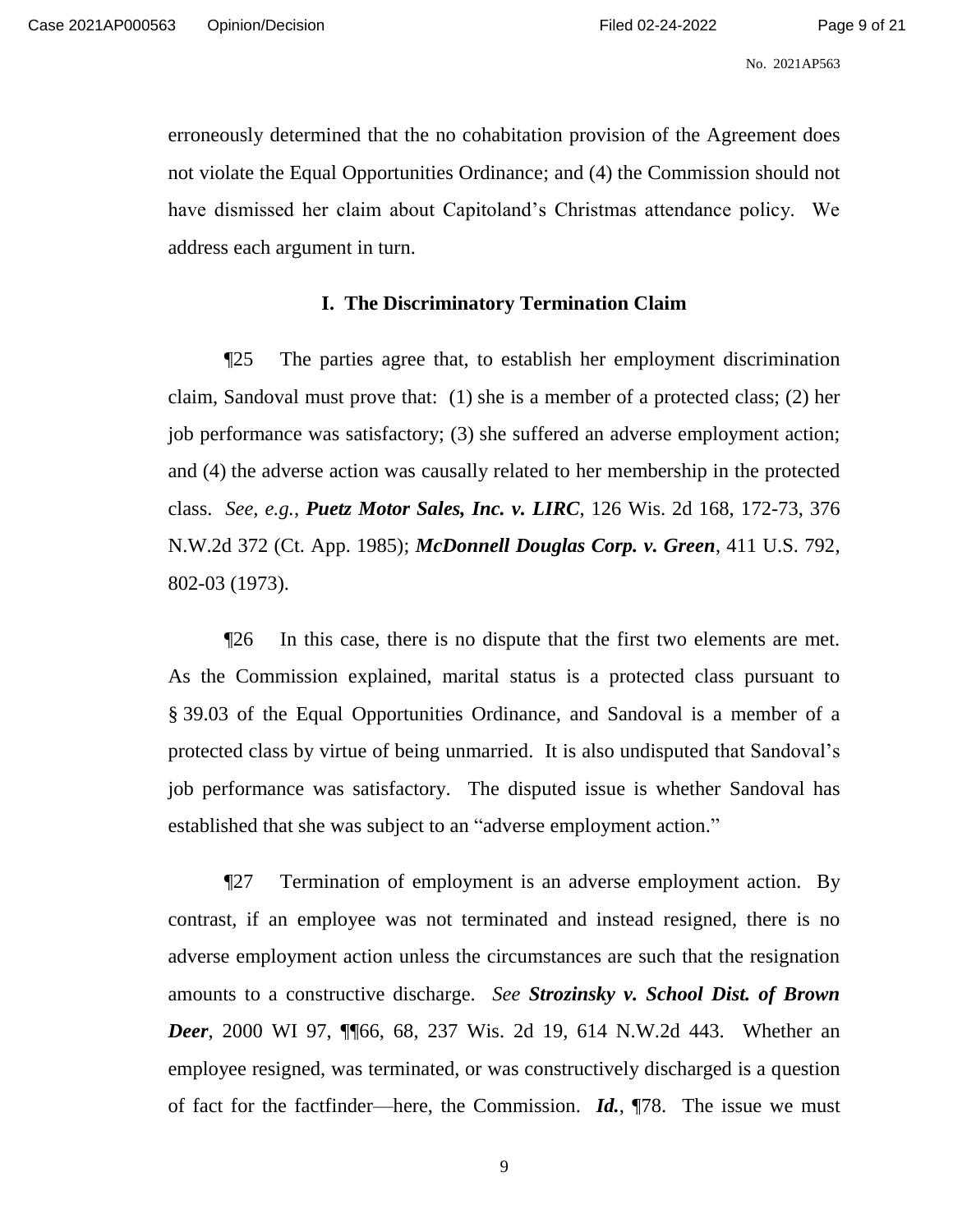determine is whether there is substantial evidence to support the Commission's findings that Sandoval voluntarily resigned and that her employment was not terminated or constructively discharged.

¶28 We first conclude that substantial evidence supports the Commission's finding that Capitoland did not terminate Sandoval's employment on February 16, 2015. Indeed, there is no support in the record for a contrary conclusion. Sandoval did not testify that Van Rossum explicitly told her she was fired. On the other hand, Van Rossum specifically testified that she did not tell Sandoval that she was fired, and Van Rossum and Sandoval both testified that Van Rossum specifically asked Sandoval to come back the following day. Van Rossum testified that she did not want to terminate Sandoval's employment because she liked Sandoval and believed that she was a good employee, and Van Rossum hoped that after learning more about Sandoval's living arrangement, they could work something out. Consistent with this evidence, Pastor Stauffacher testified that Van Rossum did not have authority to fire anyone without his prior approval, and that he did not give Van Rossum authority to fire Sandoval.

¶29 Sandoval disputes the Commission's finding, and she argues that, consistent with her testimony at the hearing, the result of the February 16 conversation with Van Rossum was clear to her—she "was already fired" and "couldn't go back to work" because she was living with someone of the opposite sex. The Commission reasonably concluded that Sandoval's "beliefs and perceptions" about the effect of "the conversation that occurred on February 16, 2015, are not evidence" about what actually transpired during that conversation. Substantial evidence, including the testimony of Van Rossum, Stauffacher, and Sandoval herself support the Commission's finding that Capitoland did not terminate Sandoval's employment on February 16, 2015.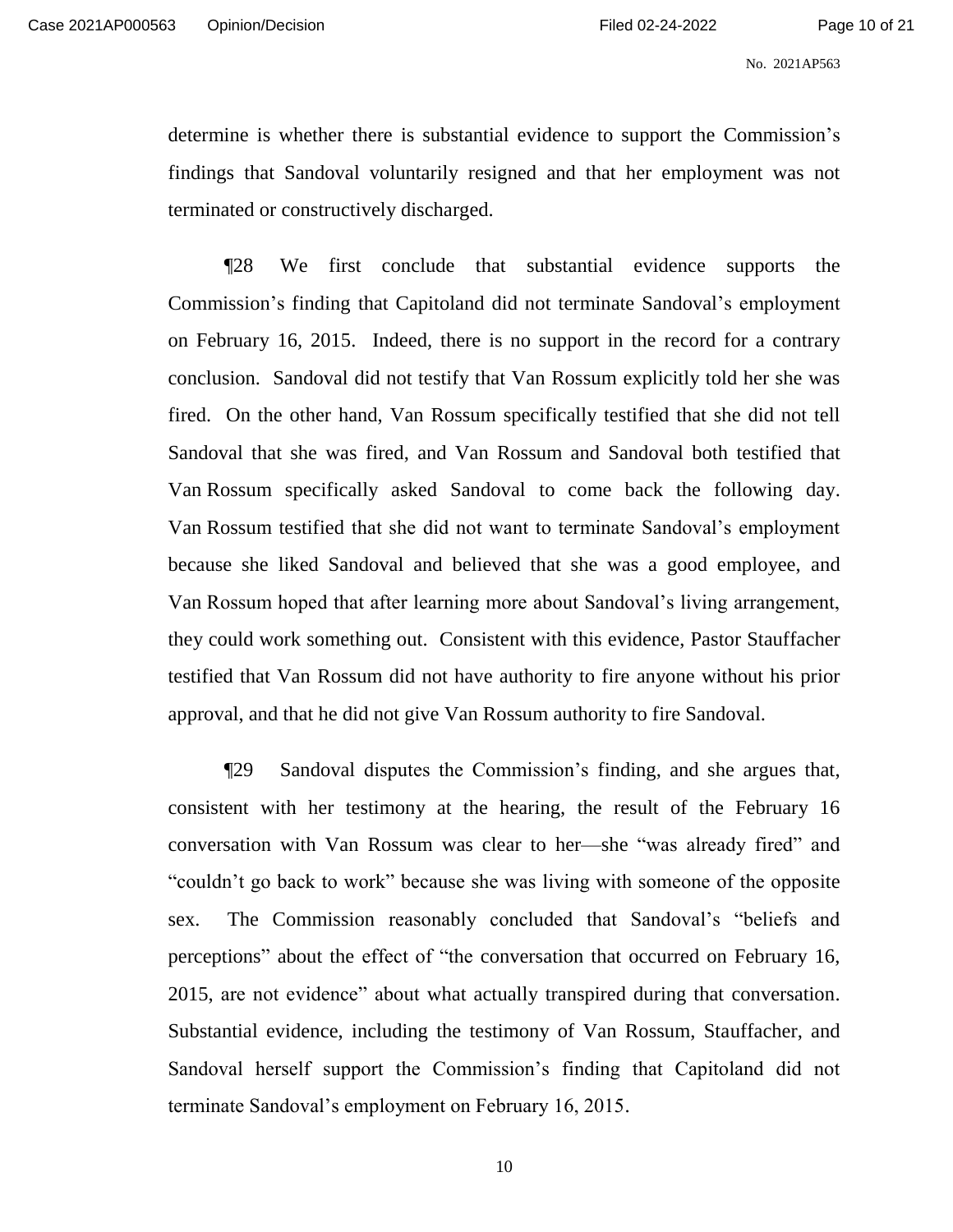¶30 We next conclude that substantial evidence supports the Commission's finding that Sandoval resigned from her position. Van Rossum testified (and Sandoval does not dispute) that, on February 16, after Van Rossum informed Sandoval of the violation and indicated she wanted to talk about it, Sandoval responded to the effect of, "That's okay, I'll be done." Van Rossum further testified that Sandoval stated that the next day would be her last day at Capitoland. And, although the parties agreed that Sandoval would return to work on February 17, she called in that morning to say she would not be coming to work; she did not call in or come to work on February 18, 19, and 20; and she only returned to the building on February 20 to drop off her key card. The Commission reasonably credited Van Rossum's assessment of these undisputed facts and her conclusion that Sandoval had resigned.

¶31 We further conclude that substantial evidence supports the Commission's finding that Sandoval's resignation did not amount to a constructive discharge. The doctrine of constructive discharge recognizes that "some resignations are, in fact, involuntary," and as such they are "tantamount to a termination." *Strozinsky*, 237 Wis. 2d 19, ¶¶6, 68. A constructive discharge occurs when an employer "'purposefully creates working conditions that are so intolerable that the employee has no option but to resign.'" *Id.*, ¶70 (quoted source omitted). To prove a constructive discharge, the employee must satisfy a "stringent" burden to prove that, under an "objective standard," working conditions were "so intolerable that a reasonable person confronted with the same circumstances would have been compelled to resign." *Id.*, ¶83.

¶32 We agree with the Commission that Sandoval did not satisfy her burden with regard to any of her working conditions prior to February 16, 2015.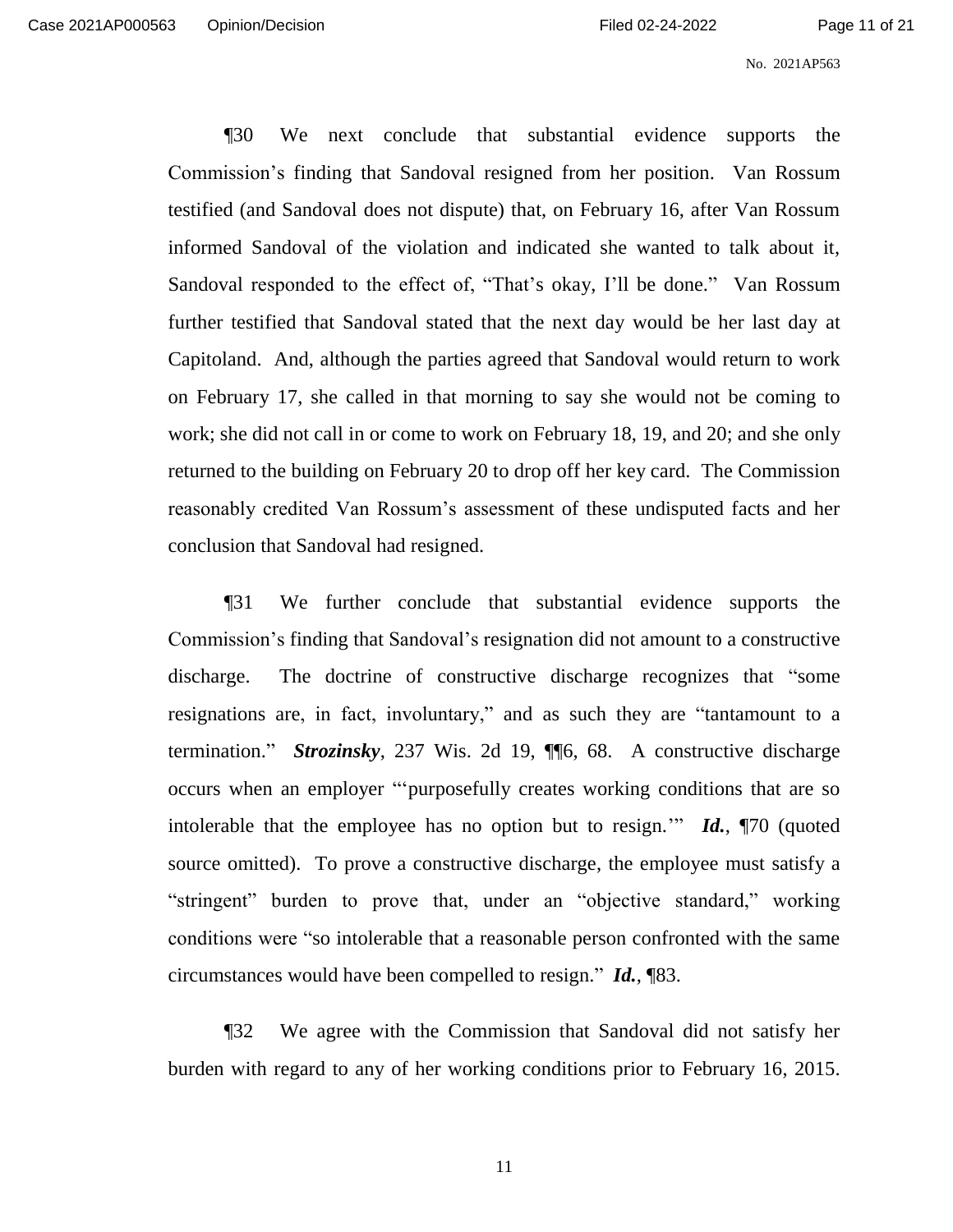The parties agree that by all accounts, Sandoval enjoyed working at Capitoland and Capitoland enjoyed having her as an employee.

¶33 Sandoval's theory of constructive discharge focuses exclusively on the events of February 16, 2015. She characterizes her conversation with Van Rossum as being presented with an "intolerable ultimatum"—that is, "marry your partner, dissolve your household, or lose your job." Essentially, Sandoval's argument is that, because she believed the ultimate consequence of her living condition would lead to termination from Capitoland, she was constructively discharged.

¶34 To be sure, there are circumstances in which an ultimatum might result in a constructive discharge. In *Stewart v. Gates*, 786 F. Supp. 2d 155, 168 (D.D.C. 2011), for example, a discriminatory ultimatum requiring a civilian employee to either resign or be transferred into an active war zone could constitute a constructive discharge. To provide another example, "[a] person who is told repeatedly that he is not wanted, has no future, and can't count on ever getting another raise would not be acting unreasonably if he decided that to remain with this employer would necessarily be inconsistent with even a minimal sense of selfrespect, and therefore intolerable." *Hunt v. City of Markham, Ill*., 219 F.3d 649, 655 (7th Cir. 2000). *See also Marten Transport, Ltd. v. DILHR*, 176 Wis. 2d 1012, 501 N.W.2d 391 (1993).

¶35 Here, however, the Commission found that the discussion about Sandoval's noncompliance with the Agreement was ongoing, that Capitoland had not yet imposed any ultimatum on Sandoval, and that the "conversation that occurred between [Sandoval] and Van Rossum [on February 16] does not equate to a constructive discharge." As mentioned above, Van Rossum testified that she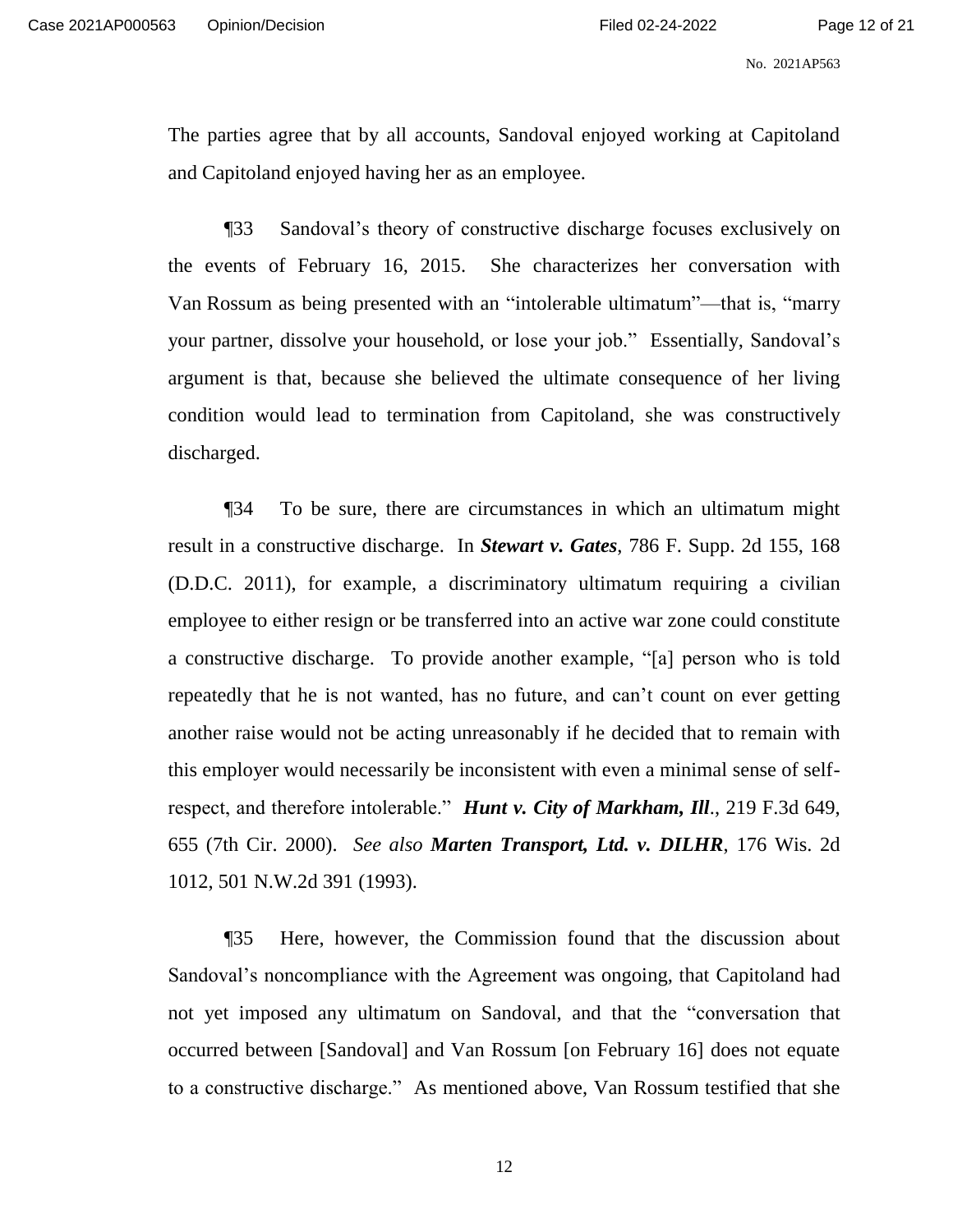told Sandoval, "I don't want you to just make a decision now. It's something I'd like to talk about, and then I can touch base with Pastor Jake [Stauffacher], and we can go from there." And Stauffacher testified that an employee is not immediately terminated when found to be in violation of the Agreement, but rather, Capitoland attempts to work with the employee to find a solution.<sup>7</sup> As the Commission explained, it was "not at all clear … that the parties would have been able to find a mutually acceptable resolution to the conflict between [the Agreement] and [Sandoval's] belief that her living arrangement was not a matter of concern to [Capitoland]." However, "[Sandoval's] action in not returning to work in the days after the [February 16] meeting with Van Rossum truncated any opportunity for compromise."

¶36 Under our standard of review, we will sustain the Commission's findings if they are supported by substantial evidence in the record. For the reasons stated above, we affirm the Commission's finding that Sandoval voluntarily resigned her employment with Capitoland.

## **II. Exclusion of the Recording**

¶37 Sandoval next argues that the hearing examiner erred when it did not allow her to admit the audio recording of the conversation between Van Rossum and Sandoval that occurred on February 20, 2015, when Sandoval returned to Capitoland to turn in her key card. Sandoval frames this issue as a question of whether her due process rights were violated; however, the underlying question is

<sup>&</sup>lt;sup>7</sup> Indeed, there was evidence introduced at the hearing that Capitoland had been able to come to a mutually agreeable solution with another employee who shared living quarters with his significant other (to whom he was not married) and other family members.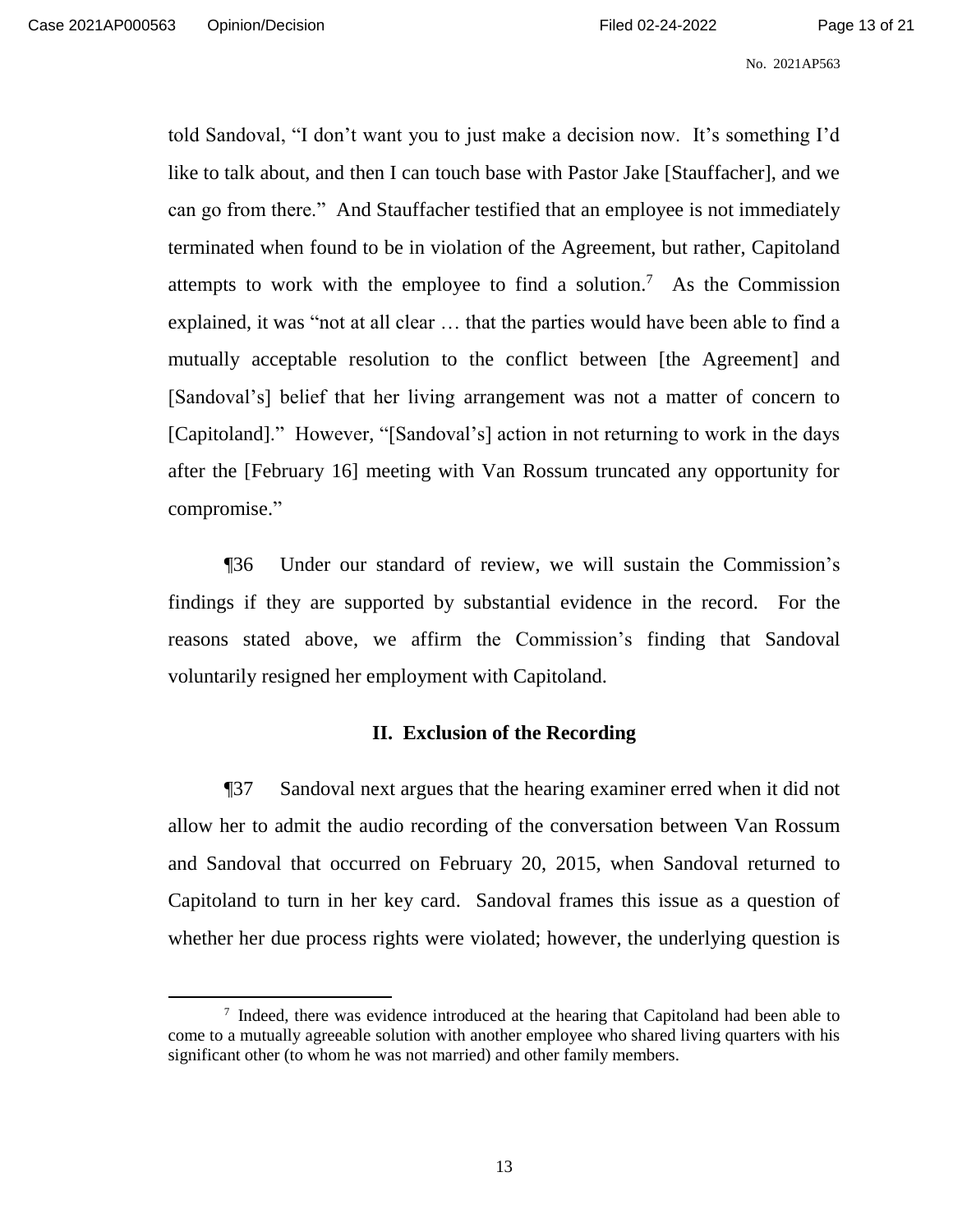whether the hearing examiner properly excluded evidence from the hearing. The decision to admit or exclude evidence is typically a matter within the administrative agency's discretion. *Board of Regents of the Univ. of Wis. Sys. v. State of Wis. Pers. Comm'n*, 2002 WI 79, ¶26, 254 Wis. 2d 148, 646 N.W.2d 759. We conclude that the hearing examiner did not erroneously exercise his discretion.

¶38 We begin with some additional background on this issue. As stated above, Sandoval testified that, during the February 20, 2015 conversation, Van Rossum "told me that I could not return to work unless I got married, and if I didn't, I could not return to work." Van Rossum did not dispute Sandoval's account of the conversation in any meaningful way. Sandoval testified that she recorded her conversation with Van Rossum so that she could get a "sound bite" that would support a claim that she had been terminated based on her marital status, and that she "intentionally focused [the conversation] on the issue of marriage" when she spoke with Van Rossum on that date.

¶39 Sandoval's attorney asked to play the recording at two different points during the hearing. He first asked to play the recording right before Sandoval was about to testify about the February 20 conversation on the grounds that the recording would "jog" Sandoval's memory. After the hearing examiner sustained an objection and Sandoval testified about her memory of the event in her "own words," her attorney again sought to admit the recording as "proof" of the accuracy of Sandoval's testimony. The hearing examiner did not specifically weigh in on that request, and the parties moved on.

¶40 We are not persuaded that the hearing examiner erroneously exercised his discretion when he did not allow Sandoval's attorney to play the recording during the hearing. *See* WIS. STAT. § 227.45(1) (providing that a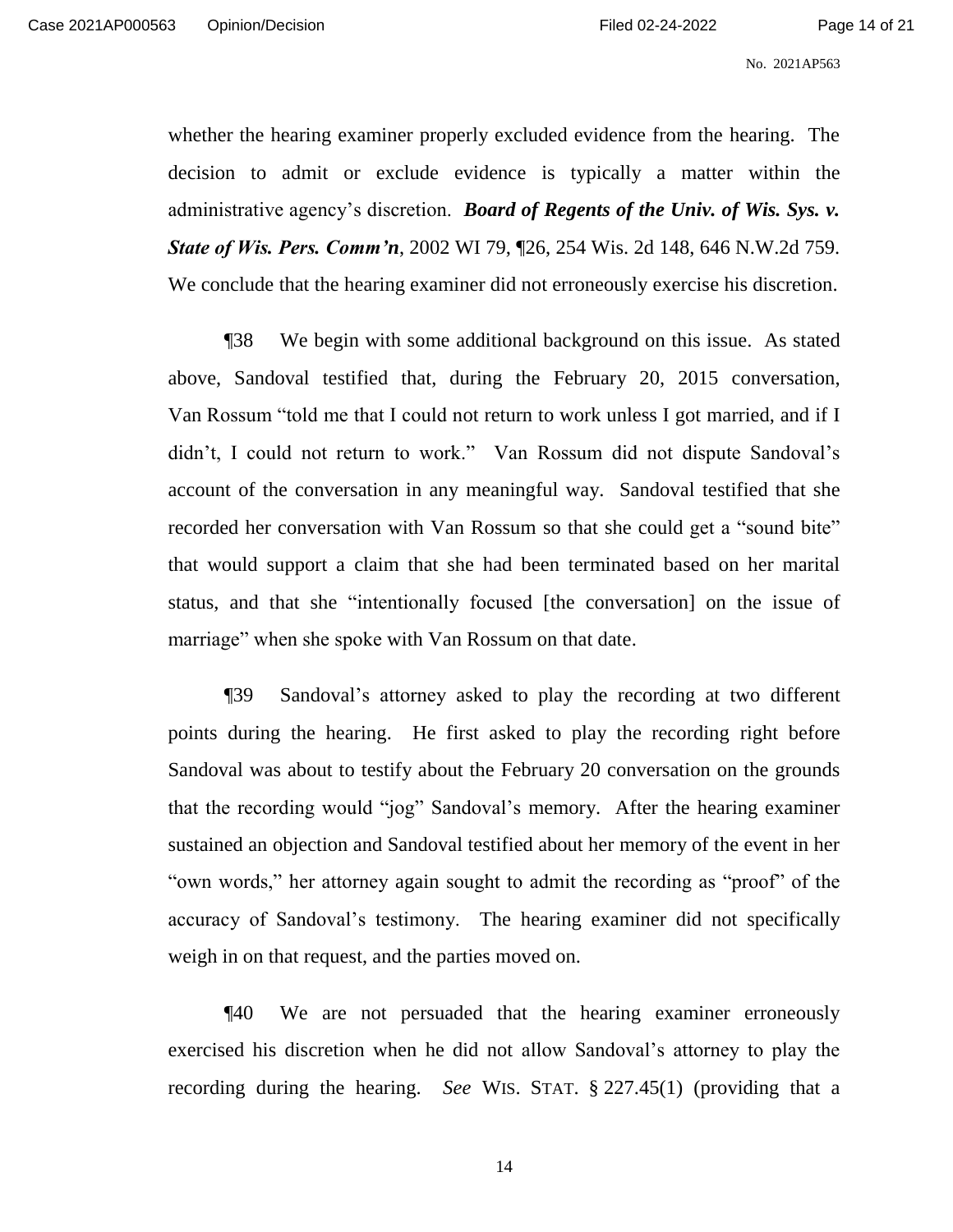hearing examiner shall admit all testimony having reasonable probative value, but shall exclude immaterial, irrelevant or unduly repetitious testimony).<sup>8</sup> Sandoval's attorney suggested that he wanted to refresh Sandoval's memory, but there was no need to do so because Sandoval did not appear to have any trouble recalling the contents of her conversation with Van Rossum. Nor was the recording needed as "proof" of the contents of the conversation—as stated above, Van Rossum did not dispute Sandoval's testimony about what she said that day.

¶41 Sandoval's attorney did not ask to play the recording for any purpose other than to refresh Sandoval's memory or as proof of the accuracy of her testimony. If Sandoval now contends that it would have been admissible for some other purpose, Sandoval has forfeited that argument. We generally do not address issues that an appellant raises for the first time on appeal. *Greene v. Hahn*, 2004 WI App 214, 121, 277 Wis. 2d 473, 689 N.W.2d 657.<sup>9</sup>

<sup>8</sup> *See* Rules of the Equal Opportunities Commission § 9.221 (dated September 9, 2021), available at https://www.cityofmadison.com/civil-rights/documents/RulesoftheEOC.pdf (providing that "[t]he rules of evidence governing hearings under this subsection shall be the same as those prescribed for hearings in contested cases under Chapter 227 of the Wisconsin Statutes").

<sup>&</sup>lt;sup>9</sup> Despite our conclusion on forfeiture, we observe that Sandoval has not shown that the result of the proceeding would have been any different had the hearing examiner allowed Sandoval's counsel to play the recording. This is the case for two reasons. First, it appears that the Commission credited Sandoval's undisputed testimony about what was said on February 20, 2015. Sandoval does not contend that Van Rossum said that Capitoland terminated Sandoval's employment, and Sandoval's account of the contents of the conversation on February 20 was not otherwise material to the Commission's ultimate determination that Sandoval resigned her employment several days prior to that date. Second, there is no basis in the record to conclude that the recording would have undermined that ultimate determination. Sandoval's attorney did not ask to make an offer of proof about what the recording would have shown. Although the recording was not admitted during the hearing, we have reviewed a transcript of the recording that was submitted as a potential exhibit prior to the hearing and see nothing that would have altered the Commission's determination about Sandoval's resignation.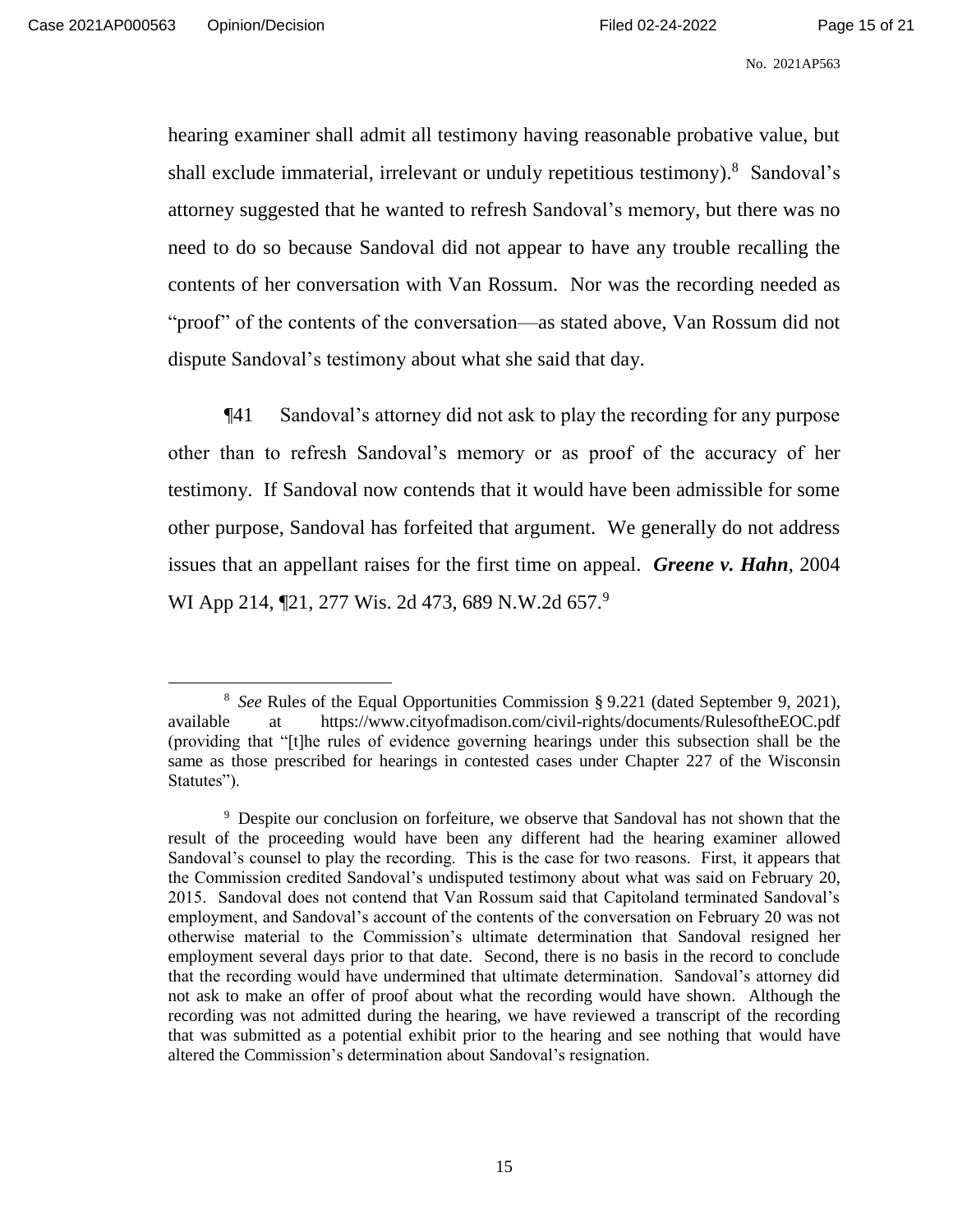# **III. Alleged Illegality of the Agreement's No Cohabitation Clause**

¶42 Sandoval argues that, whether or not Capitoland terminated her employment, the Agreement's no cohabitation clause violates two subsections of the Equal Opportunities Ordinance. Specifically, she argues that the no cohabitation clause is a "term or condition" of employment that violates § 39.03(8)(a)<sup>10</sup> and a "statement of preference" that violates § 39.03(8)(e).<sup>11</sup> For reasons we now explain, Sandoval does not persuade us that it was legally erroneous for the Commission to reject these arguments.

¶43 First, as to the argument that the provision violates WIS. STAT. § 39.03(8)(e) of the Equal Opportunities Ordinance, we agree with the Commission that Capitoland did not receive pre-hearing notice that Sandoval was making an argument under that subsection. Prior to the hearing, the hearing examiner held a pre-hearing conference and issued a notice of hearing. As the Commission explained, "[o]ne of the purposes" of that process "is for the parties to come to an agreement and understanding of the issues to be tried." The notice of hearing indicated that Sandoval was challenging the Agreement's no cohabitation clause as an illegal term and condition of employment, but it did not

<sup>&</sup>lt;sup>10</sup> Section 39.03(8)(a) of the Equal Opportunities Ordinance provides that it is unlawful for "any person or employer individually or in concert with others to fail or refuse to hire or to discharge any individual, or otherwise to discriminate against any individual with respect to her/his compensation, terms, conditions, or privileges of employment, because of such individual's protected class membership [or other enumerated reasons]." MADISON, WIS., ORDINANCES § 39.03(8)(a).

<sup>&</sup>lt;sup>11</sup> Section 39.03(8)(e) of the Equal Opportunities Ordinance provides that, subject to an exception not applicable here, it is unlawful for "any person or employer … to print or publish or cause to be printed or published any notice or advertisement relating to employment by such an employer ..., or relating to any classification ..., indicating any preference, limitation, specification, or discrimination, based on any protected class membership [or other enumerated reasons]." MADISON, WIS., ORDINANCES § 39.03(8)(e).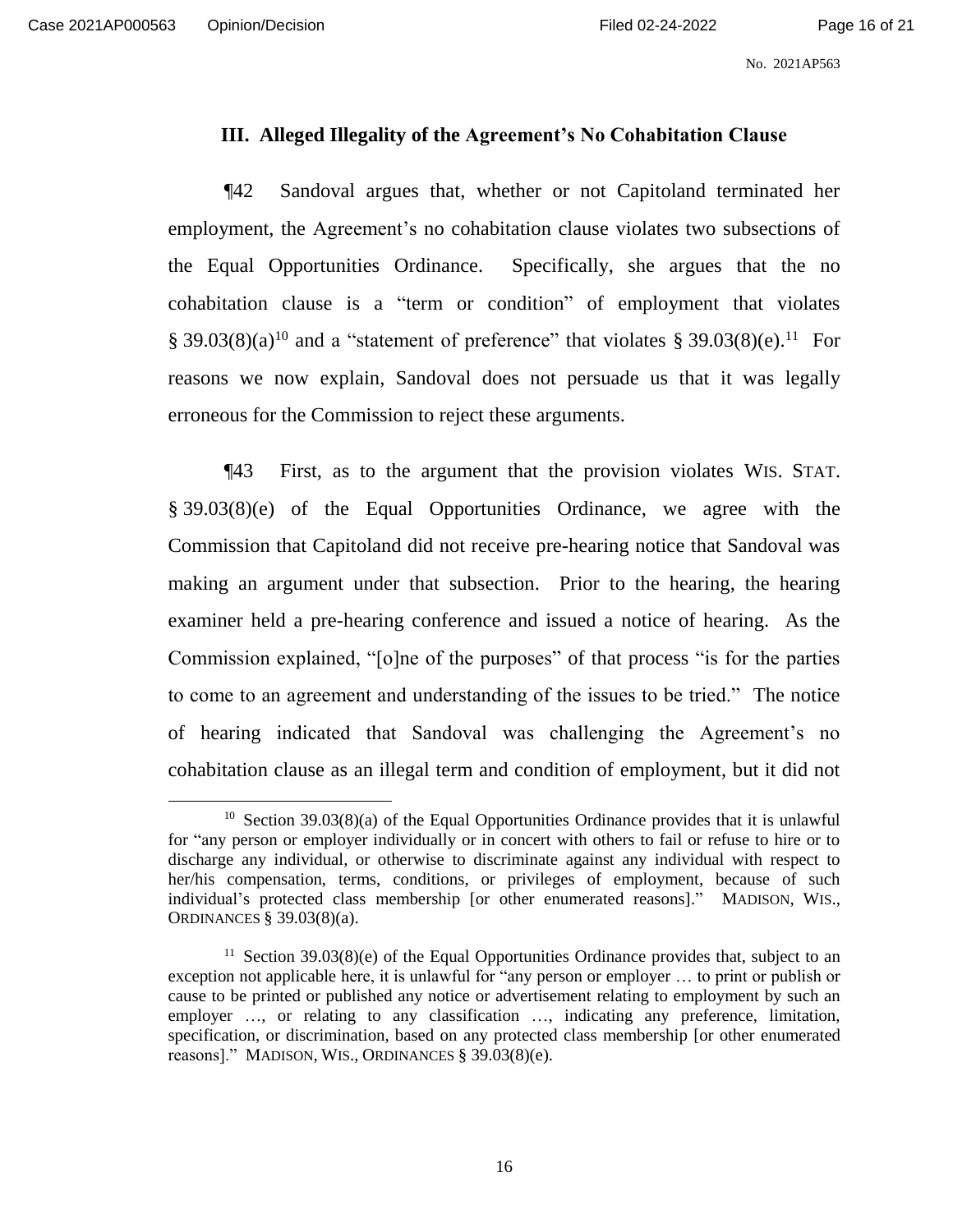mention that Sandoval was challenging the clause as an illegal statement of preference. As the Commission explained, "[a] claim of 'terms and conditions' discrimination is substantially different from the type of per se prohibition found in" § 39.03(8)(e).

¶44 Second, regardless of the merits of Sandoval's argument that the Agreement's cohabitation clause violates the Equal Opportunities Ordinance, Sandoval does not argue that she is entitled to relief if she voluntarily resigned her employment. During the proceedings before the Commission, Sandoval sought back pay, front pay, and an unspecified amount of damages for emotional distress, but it appears that some if not all of the damages sought by Sandoval may be dependent on proof that she was subjected to an adverse employment action. *See, e.g.*, *Marten Transport, Ltd.*, 176 Wis. 2d at 1018-20, 1025-26 (providing that an employee who had been subjected to illegal discrimination but who resigned his employment without being constructively discharged was not entitled to back pay and reinstatement). Regardless, Sandoval does not develop any argument explaining why she would be entitled to any of the damages she seeks if, as we have concluded, Capitoland did not terminate or constructively discharge her employment. $12$ 

<sup>&</sup>lt;sup>12</sup> We observe that, even if Sandoval could overcome these barriers, she would face an additional significant barrier based on our supreme court's interpretation of an earlier version of the Equal Opportunities Ordinance. *See Federated Rural Elec. Ins. Co. v. Kessler*, 131 Wis. 2d 189, 388 N.W.2d 553 (1986). In *Kessler*, an employee challenged a work policy prohibiting employees from "fooling around" with any coworkers who were married. *Id.* at 195. Our supreme court determined that the policy regulated conduct not status, and that it was not discriminatory because it applied to married and unmarried employees alike. *Id.* at 208-09. Likewise, here, the Commission determined that the Capitoland policy prohibits all employees from engaging in the conduct of living with an individual of the opposite sex outside of marriage, and that the policy applies to married and unmarried individuals alike. Sandoval cites *Kessler* as if that case supports her position, but on its face, *Kessler* appears to support the Commission's decision.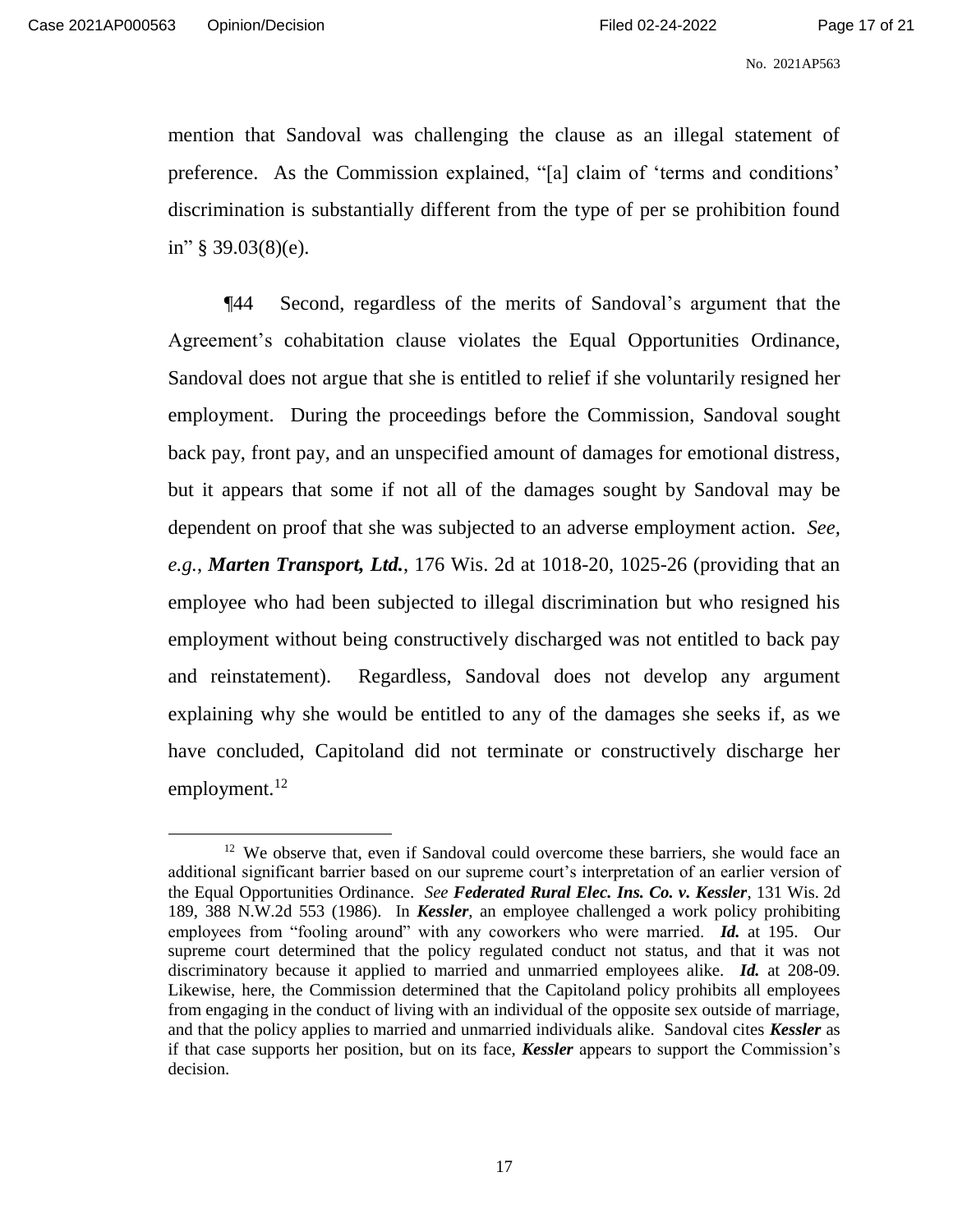## **IV. The Christmas Party Claim**

¶45 Finally, Sandoval argues that Capitoland unlawfully discriminated against her on the basis of marital status when it prevented her partner from attending the Christmas party. As with Sandoval's argument that the Agreement is an illegal statement of preference, the Commission found that Sandoval did not provide pre-hearing notice that she was challenging the legality of its Christmas party attendance policy. The Commission acknowledged that the statement of issues in the notice of hearing was "broad," but it noted that there was a "total absence of a claim regarding attendance at the Christmas party in January of 2015." Therefore, it determined that Capitoland had no notice of "any potential liability connected to that claim."

¶46 Sandoval asserts that the Commission violated her due process rights when it declined to address the merits of this claim. However, Sandoval cites no authority for the proposition that the Commission's decision implicates her due process rights. As the Commission explained, "[o]ne of the fundamental underpinnings of due process is notice," and it is "imperative that a Respondent have notice of the claims against which it will be expected to defend itself." We agree with the Commission that the due process issue here is whether Capitoland had sufficient notice of the claim.<sup>13</sup>

<sup>&</sup>lt;sup>13</sup> Neither party clearly informs us about the applicable standard of review for this issue. Through our own independent research, we have identified cases that address the concepts of actual notice and prejudice in other contexts. In *E-Z Roll Off, LLC v. County of Oneida*, 2011 WI 71, ¶52, 335 Wis. 2d 720, 800 N.W.2d 421, for example, our supreme court has stated that actual notice and lack of prejudice are "intensive factual inquiries." Therefore, we proceed by giving deference to the Commission's factual findings regarding notice and review de novo its determination of whether there is any due process violation.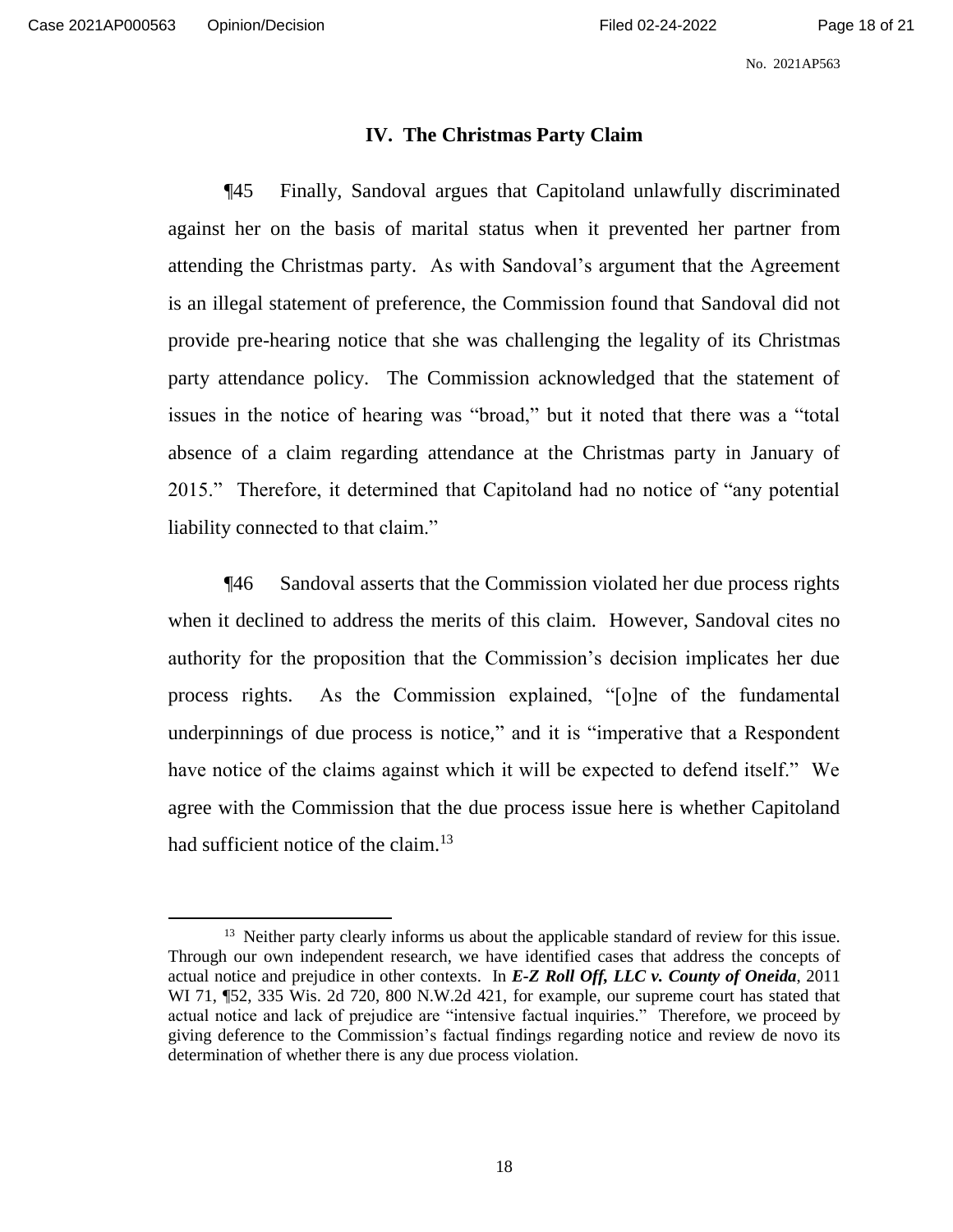¶47 Sandoval argues that the answer to this question is yes. She contends that Capitoland had actual notice of the claim, that Capitoland suffered no prejudice, and that the issue was fully briefed and there was a full hearing on the merits. Therefore, according to Sandoval, the Commission did not act according to law when it declined to issue a ruling on claims for which Capitoland had actual notice and that were "fully litigated."

¶48 We conclude that the Commission did not err when it determined that Capitoland did not have pre-hearing notice of any claim regarding its Christmas party attendance policy. Neither the complaint nor the amended complaint challenged this policy and, as stated above, the claim was not included in the notice of hearing. Although there was evidence introduced about the Christmas party during the hearing, this evidence appeared to have been introduced to provide background facts for how Capitoland learned that Sandoval was living with her partner in violation of its no cohabitation policy. Capitoland may have been able to hypothesize that Sandoval *might* challenge the legality of the Christmas party attendance policy, but she did not expressly do so until her post-hearing brief, at a time when evidence was closed. We agree with the Commission that, under the circumstances, Capitoland did not have a full and fair opportunity to develop the record to defend against that claim.